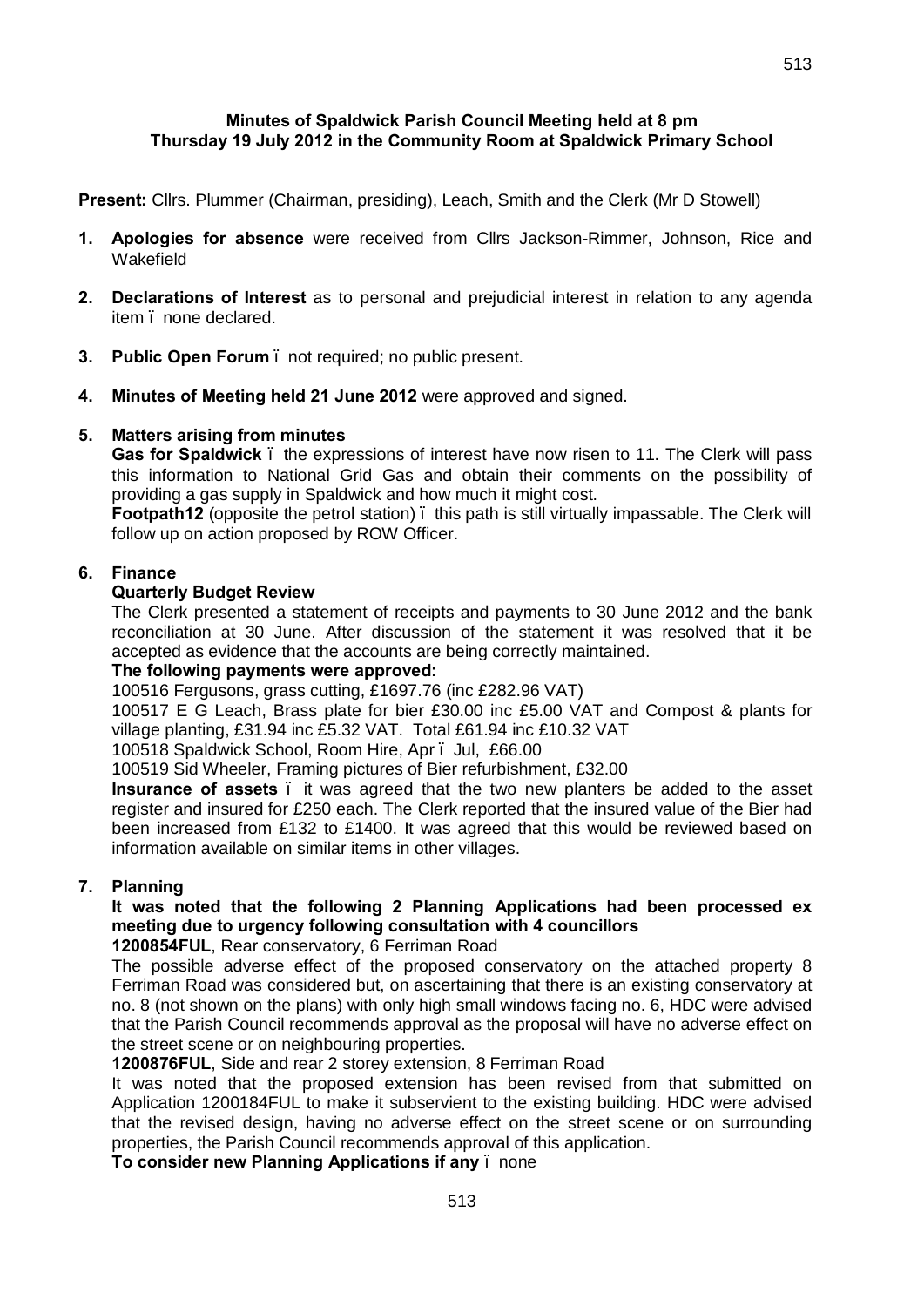## **The following Local Planning Authority decisions / reports were noted:**

**1200602LBC**, [Remove peg tiles, inspect and repair roof timbers and replace peg tiles. Strip](http://publicaccess.huntsdc.gov.uk/online-applications/applicationDetails.do;jsessionid=1E3393FDD314F98E9A0E4B69B204775B?activeTab=summary&keyVal=M2SCGXIK00S00)  [render, repair timber frame and re-instate with lime render. Internal and external alterations.](http://publicaccess.huntsdc.gov.uk/online-applications/applicationDetails.do;jsessionid=1E3393FDD314F98E9A0E4B69B204775B?activeTab=summary&keyVal=M2SCGXIK00S00)  Hazel Cottage, 18 Thrapston Road.- **Consent** granted.

**1200767FUL**, Erection of a detached two-storey dwelling house and attached garage, Land at 19 Littlecotes Close. – **Withdrawn**

**1200929FUL**, Amended scheme of PP 1102132FUL, rear roof raised & change of window, 32 Ferriman Road – **Permission granted**

**1200854FUL**, Rear conservatory, 6 Ferriman Road – **Permission granted**

### **8. Queen Elizabeth's Diamond Jubilee Commemoration June 2012** – progress reports

1. Making Spaldwick Bloom – Cllr Leach reported that he is currently watering the two planters. He expects that the Gardening Club will ultimately take responsibility for planting and watering. It was resolved to record thanks to Richard Johnson for making such a good job of constructing the planters which now surround the Village Sign and the Jubilee plaques.

2. Bench on Belton<sub>o</sub> Hill, nothing to report

3. Tree adiacent to bench at Belton<sup>o</sup>s Hill, nothing to report

4. Jubilee mugs – it was noted that the 200 purchased had been disposed of as follows:119 given free to children, 45 sold at £5 each on behalf of Spaldwick Social Group, 34 to be sold at the Village Shop on behalf of Spaldwick Social Group, 2 broken on receipt from supplier.

### **9. Inspection / Repair / Replacement of Assets**

**Trees on Village Green** – awaiting information from other arborists.

**Trees / shrubs, Ferriman Road public open space** – Cllr Plummer reported that, having looked at the problem Rhus tree to the rear of 40 Ferriman Road, he is of the opinion that it is necessary to remove the tree and kill the roots but the quoted price of £310 is excessive. Following discussion, it was agreed to form a working party to carry out the work.

**War Memorial refurbishment** – application for funding proceeding.

### **Village sign refurbishment** – still in progress

**Trees on roadside verges** – Cllr Smith reported that he will be assisting Cllr Johnson shortly in pruning the trees on the Stow Road verge adjacent to Bury Close. He agreed that they would also look at pruning the large tree outside The Limes, High Street.

### **10. Code of Conduct** and **Register of Interests**

Alternative proposals for a new Code of Conduct based on templates produced by HDC and NALC had been circulated prior to the meeting, with a recommendation from the Clerk and CAPALC that the HDC proposal be adopted. It was resolved that the Code based on the HDC model be adopted.

It was noted that forms have been issued by HDC on which members are required to register their Disclosable Pecuniary Interests. These must be completed and returned to the Clerk in time for him to send them to the Monitoring Officer within 28 days of adoption of the Code i.e.by 16 August.

## **11. Correspondence**

## **Protected Road Verge warden scheme** email 27/06/12

Cambridgeshire County Council are setting up a Protected Verge Warden Scheme and invite a member of a local council to become Warden for the PRV in Stocking Lane. When discussed by Kimbolton & Stonely PC there was no volunteer forthcoming. The Clerk was asked to speak to the Spaldwick Clerk to see if anyone from Spaldwick would take on the role.

Cllr Grahame Leach agreed to volunteer in his personal capacity to act as PRV Warden for this verge. The Clerk will advise CCC accordingly and point out that Spaldwick Parish Council cannot undertake to provide a successor if / when one is required.